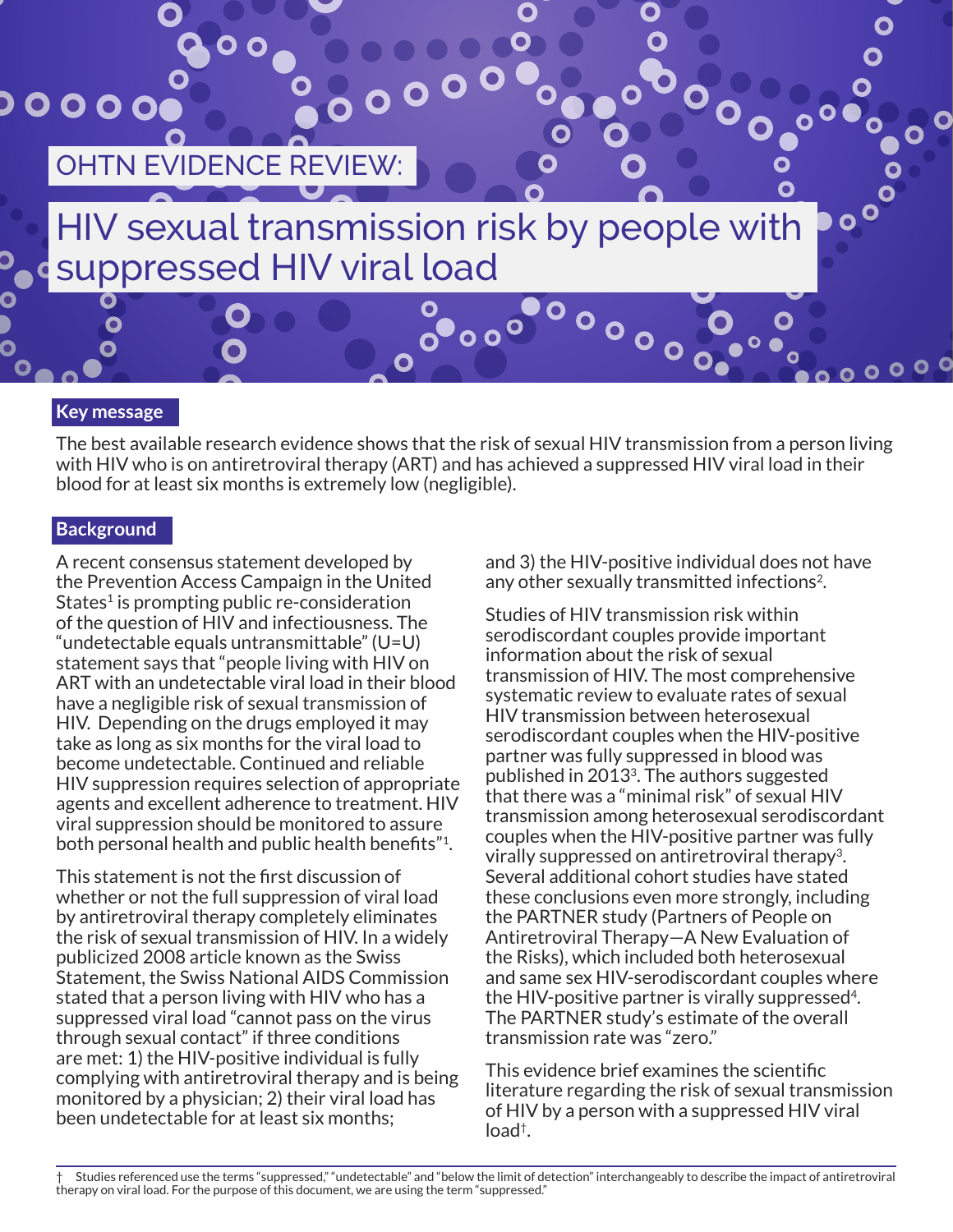## **Methods**

We searched Medline (including In-Process & Other Non-Indexed Citations) using a combination of text term HIV and [text terms (ART or cART or ARV\* or antiretroviral\* or anti-retroviral\* or anti-viral\* or antiviral\* or treatment as prevention) or MeSH terms (Anti-HIV Agents or Anti-Retroviral Agents or Antiretroviral Therapy, Highly Active)] and text terms [(sex\* adj partner\*) or couples or serodiscord\* or sero-discord\* or discord\* or infectiousness or infectivity or prevent\* transmission\* or transmission rate\* or prevent\* HIV transmission\* or probability of HIV transmission or prevent\* HIV-1 transmission\* or HIV diagnoses or HIV diagnosis]. Reference lists of identified literature reviews and systematic reviews were also searched. All searches were conducted on February 9, 2017 and results limited to English articles published from 2007 to present.

The search yielded 3,204 references from which 12 studies were included. Sample sizes of primary studies ranged from 81 to 1,763 couples.

Only primary studies quantifying sexual HIV transmission risk reduction through antiretroviral therapy in virologically suppressed individuals have been included.

No restrictions were made based on study jurisdictions, but systematic reviews, literature reviews, meta-analyses, modelling studies, commentaries, editorials, and studies focusing on viral load in the genital tract (rather than in blood plasma) were excluded.

### **Main findings**

The majority of evidence on the impact of suppressed viral load on HIV transmission comes from cohort studies (n=9). Other study designs include: one randomized controlled trial<sup>5,6</sup>, one case study<sup>7</sup>, and one cross sectional study<sup>8</sup>.

The vast majority of studies (9 of 12) examining the impact of undetectable and/or suppressed plasma HIV viral load on sexual transmission were conducted among heterosexual couples. Three studies included men who have sex with men – one case study7, one cohort study with 38% same sex couples4, and one ongoing cohort study exclusively focusing on gay men<sup>9</sup>.

#### **Studies with no linked‡ HIV sexual transmission after six months of viral suppression**

### **HIV Prevention Trials Network trial 052**

The 2011 analysis of the HIV Prevention Trials Network trial 052 (known as HPTN 052) is the only randomized controlled trial to assess antiretroviral therapy and HIV transmission risk among serodiscordant couples (97% heterosexual)<sup>5</sup>. HPTN 052 enrolled 1,763 serodiscordant couples between 2005 and 2010 at 13 study sites in nine countries (Botswana, Kenya, Malawi, South Africa, Zimbabwe, Brazil, India, Thailand, US).

The final study analysis, published in 2016, included more than five years of follow-up assessing the durability of antiretroviral therapy for the prevention of HIV transmission<sup> $6$ </sup>. In total, among 1,763 serodiscordant couples enrolled in HPTN 052, only eight linked partner HIV infections were diagnosed after the participant had started antiretroviral therapy<sup> $6, 10$ </sup>. In four cases, the partner was diagnosed with HIV infection less than 90 days after the participant started antiretroviral therapy. In these cases, further analysis suggested that all four infections probably occurred before the participant was virally suppressed<sup>6, 11</sup>. In the other four cases, partner infection occurred after antiretroviral therapy failed<sup>6, 10, 11</sup>. Thus none of the linked infections were observed when the HIV-infection was stably suppressed<sup>6</sup>.

### **The PARTNER study**

The PARTNER study included both heterosexual and same sex HIV-serodiscordant couples where the HIV-positive partner was virally suppressed<sup>4</sup>.

Conducted at 75 clinical sites in 14 European countries starting in 2010, this study analyzed 888 serodiscordant couples who reported over 58,000 condomless sex acts during follow-up. The study found no HIV transmission events.

Unlike HPTN 052 (in which reported condom use was around  $95\%/5, 6$ , all couples in this study practiced condomless sex and over a third of participants were men who have sex with men (38%, n=340). Over 1,238 couple-years of followup (median follow-up 1.3 years), 11 HIV-negative partners became HIV-positive, but none of these transmissions were linked. More than 100 transmissions would have been expected in the

Genetic linkage of partner infections is assessed by phylogenetic analysis. No linkage indicates that the HIV-positive partner was not the likely source of the infection. A linked infection indicates that the HIV-positive partner was most likely the source of the infection.<br>  $\bigcirc$  ONTARIO<br>  $\bigcirc$  HIV TREATMENT

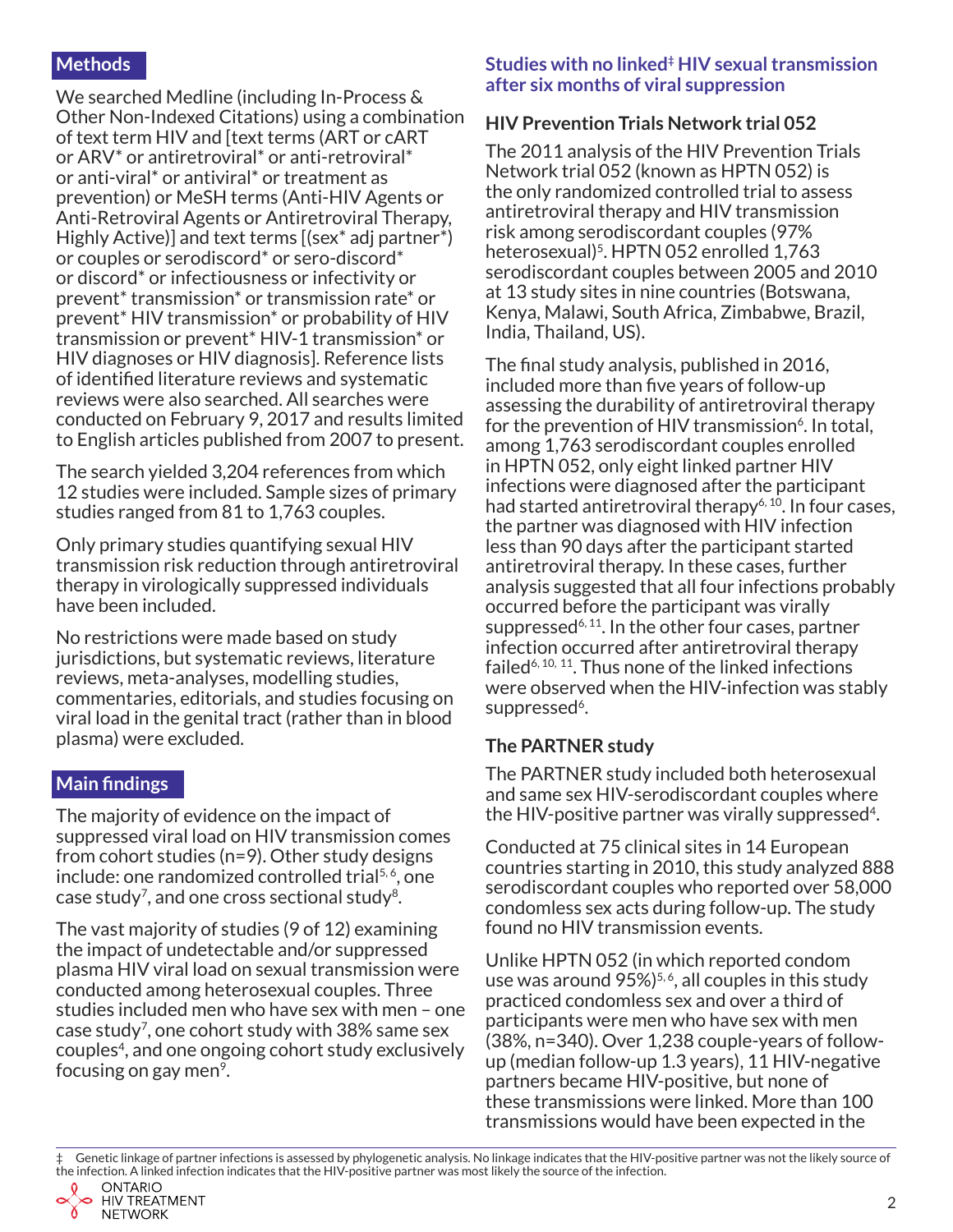men who have sex men group if the HIV-positive partner had not been taking antiretroviral therapy4, 12.

# **Opposites Attract**

Opposites Attract – an ongoing study of 234 serodiscordant couples in three countries (Australia, Thailand and Brazil) – began in 2012 and is the only study that has been focused entirely on men who have sex with men<sup>9</sup>.

In total, 88 couples reported 5,905 acts of condomless anal intercourse. As of December 2014, no linked HIV transmissions were reported<sup>9</sup>.

# **Other examples**

Five additional studies found similar results as above – no linked HIV sexual transmission after six months of viral suppression:

- 1. A study of 93 heterosexual HIV serodiscordant couples from Brazil (between 2000 and 2006) demonstrated no transmissions among the 41 participants who were taking antiretroviral therapy (median: 22 months) and were virally suppressed<sup>13</sup>.
- 2. A 2011 study based in Uganda followed 28 heterosexual couples where the HIV-positive partner was virally suppressed<sup>14</sup>.
- 3. A 2013 French study examined 81 heterosexual women who had suppressed viral loads for over six months<sup>8</sup> and routinely had unprotected sex (on average 13 times a month, over a 46-month period). No male partners acquired HIV infection even though 37% of the women participants had detectable HIV in the cervicovaginal fluid.
- 4. A 2015 Spanish prospective cohort study examined heterosexual transmission of HIV among 202 heterosexual couples (93% of virally suppressed) between 1989 and 2010<sup>15-</sup> <sup>17</sup>. No HIV infections were detected among their sexual partners even though 58% of couples reported unprotected sexual acts $17$ .
- 5. A 2015 Chinese study followed 753 serodiscordant heterosexual couples for five years (2007–2012): 596 HIV-positive individuals received antiretroviral therapy<sup>18</sup>. Among participants who were virally suppressed, no new HIV infections were observed. Five new infections were observed among participants who were not virally suppressed $18$ .



**Studies with possible phylogenically-linked HIV sexual transmissions after viral suppression is achieved.**

- 1. The first report documented a 2004 transmission linked to the primary partner in a serodiscordant gay couple in Germany despite the HIV-positive partner having achieved viral suppression<sup>7</sup>. However, documentation of the HIV-negative partner's last negative test result was lacking and therefore the judgment was based on the HIV-negative partner's recollection of an anonymous HIV test from five years earlier<sup>7</sup>. As a result, the HIV transmission event could have occurred before or shortly after antiretroviral therapy was initiated by the HIV-positive partner<sup>19, 20</sup>.
- 2. A 2011 study from Uganda entitled Highly Active Antiretroviral Therapy as Prevention (HAARP) followed 586 heterosexual couples, of which the HIV-positive partner was virally suppressed, between 2009 and  $2011^{21}$ . All couples received antiretroviral therapy (median duration at enrollment 2.3 years, median at follow-up: 1.5 years). In total, only two transmissions were genetically linked (with partners having been on antiretroviral therapy for nine and 65 months, respectively). The study authors did note that viral load measurements could have been taken up to six months prior to the date of the HIV-negative partners' seroconversion and therefore may have missed episodes of high viremia which may have caused the transmission events to  $occur<sup>21</sup>$ .
- 3. Another 2011 Ugandan study estimated HIV transmission from HIV-infected adults after six months of antiretroviral therapy $22,23$ . One linked seroconversion occurred among 62 serodiscordant partners<sup>23</sup>. It is not clear if the HIV-positive was in fact virologically suppressed at the time of seroconversion.
- 4. A 2013 study from rural China followed 471 monogamous heterosexual serodiscordant couples over a two-year period (2009-2011). One linked transmission occurred when the HIV-positive partner was virally suppressed $^{24}$ . The authors note this could be the result of the HIV-positive person not being virologically suppressed for at least six months.